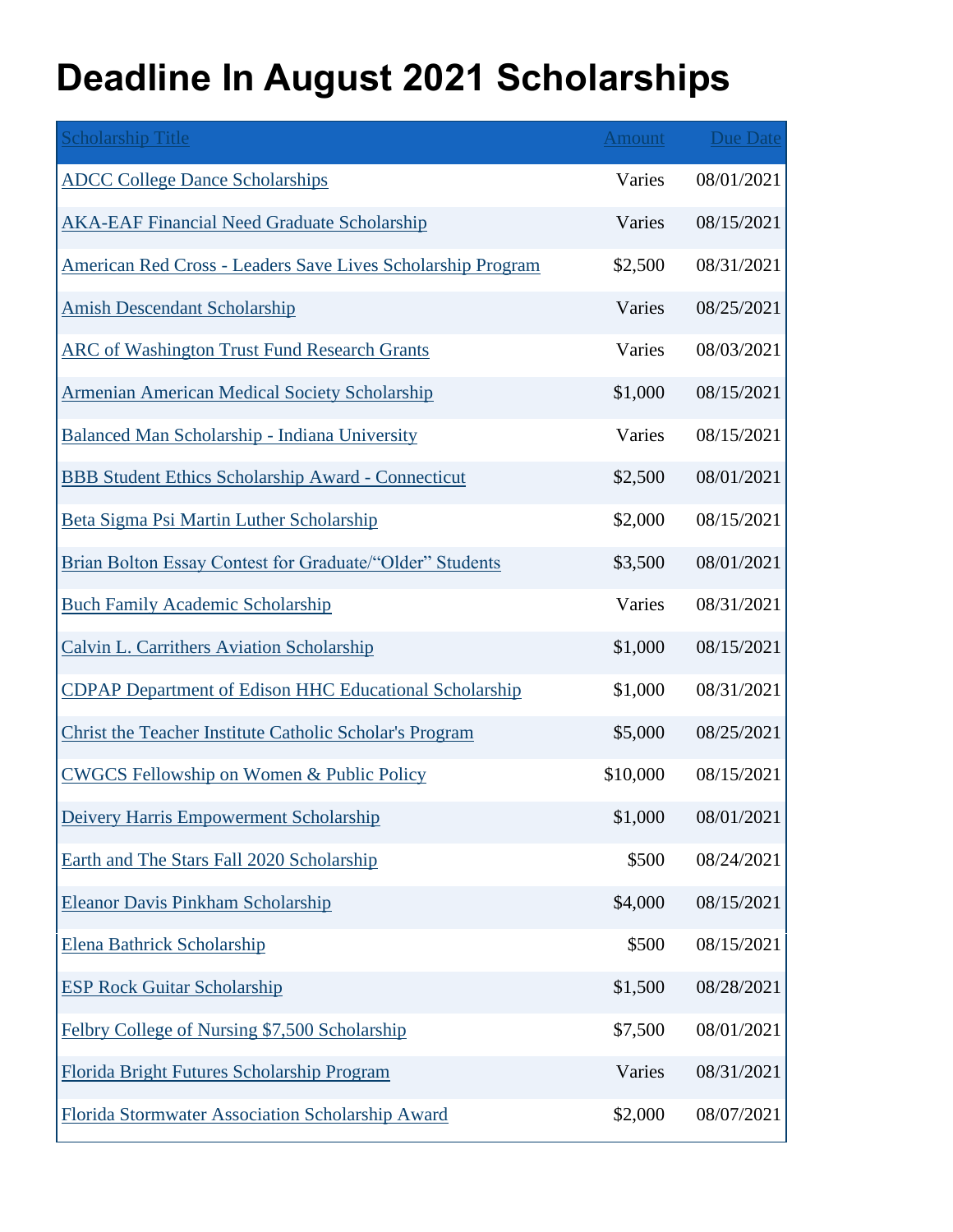| <b>Scholarship Title</b>                                                      | <b>Amount</b> | <b>Due Date</b> |
|-------------------------------------------------------------------------------|---------------|-----------------|
| Frank A. Sinon Scholarship at Penn State                                      | Varies        | 08/14/2021      |
| Fresno State Balanced Man Scholarship                                         | Varies        | 08/20/2021      |
| <b>Graduate Information Security Scholarship</b>                              | \$1,000       | 08/01/2021      |
| <b>HCC Black History Committee Scholarship</b>                                | Varies        | 08/01/2021      |
| Italian American Executives of Transportation Scholarship                     | \$1,000       | 08/31/2021      |
| Jessamine S. Henderson Foundation Scholarship                                 | Varies        | 08/15/2021      |
| Joyce Komperda Athlete Support Fund                                           | Varies        | 08/31/2021      |
| <b>Katyn Essay Scholarship Competition</b>                                    | \$5,000       | 08/01/2021      |
| <b>LiveNOW Music Scholarship</b>                                              | \$1,000       | 08/17/2021      |
| Mary Wollstonecraft Shelley Scholarship                                       | \$2,500       | 08/01/2021      |
| Matrix Health Group Memorial Scholarship Program                              | Varies        | 08/01/2021      |
| National Federation of the Blind Scholarship - Texas                          | \$3,000       | 08/15/2021      |
| <b>NeW Essay Contest</b>                                                      | \$500         | 08/16/2021      |
| <b>Northern Kentucky University Balanced Man Scholarship</b>                  | Varies        | 08/16/2021      |
| <b>OCA-UPS Gold Mountain Scholarship for Rising College</b><br><b>Seniors</b> | \$2,500       | 08/23/2021      |
| Paraprofessional Teacher Preparation Grant Program                            | Varies        | 08/01/2021      |
| Pet Disability Awareness Champion Micro-Scholarship                           | \$1,000       | 08/31/2021      |
| <b>PTAC Crew Scholarship for HVAC Students</b>                                | \$1,500       | 08/01/2021      |
| <b>Pursuit of Excellence Scholarship</b>                                      | \$2,500       | 08/20/2021      |
| <b>Pursuit Scholarship Video/Essay Competition</b>                            | \$1,000       | 08/21/2021      |
| <b>Secular Student Activist Scholarship</b>                                   | \$3,000       | 08/31/2021      |
| Sigma Phi Epsilon Balanced Man Scholarship- University of<br><b>Memphis</b>   | Varies        | 08/20/2021      |
| <b>Texas Tech Balanced Man Scholarship</b>                                    | Varies        | 08/15/2021      |
| The Balanced Man Scholarship at Cleveland State University                    | \$1,000       | 08/15/2021      |